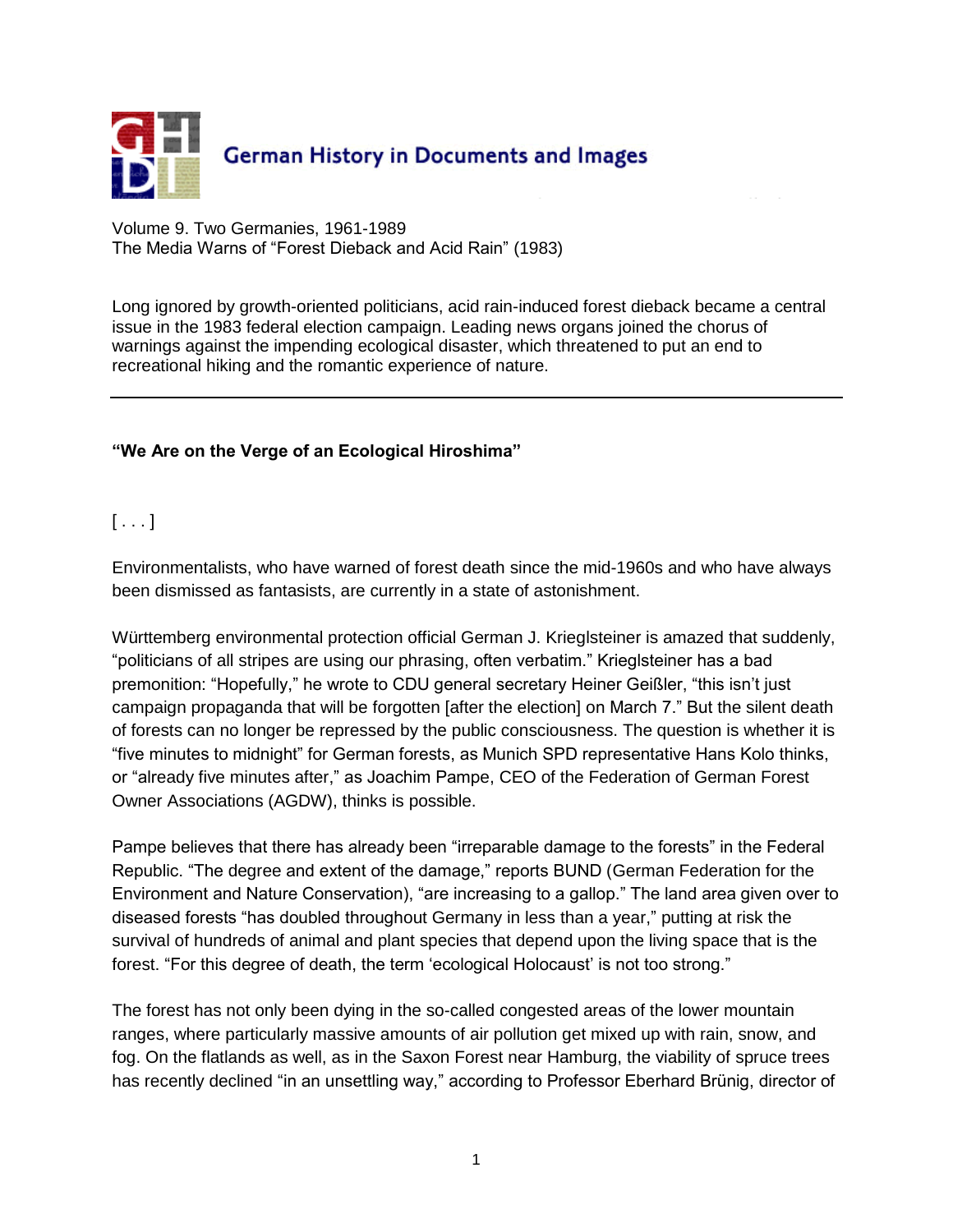the Bergedorf Institute for World Forestry. Hamburg's Young Union [CDU youth organization] is troubled by the vision of "dead trees in the Saxon Forest in ten years."

When the Bonn Ministry of Agriculture ordered the first nationwide eco-inventory last summer, the forest service offices registered that 562,000 hectares [2,200 sq. miles] were already damaged – that is double the land area of Saarland and accounts for 7.7 percent of the onethird of the Federal Republic that is forested. In the meantime, however, this figure has been far surpassed by reality. According to the estimates by the Federal Association of Citizens' Initiatives on Environmental Protection (BBU), about 30 percent of forested areas have already been affected.

That may well be. For one thing, Diethard Altrogge of the Higher Forest Authority in Münster said that the figures were "thrown together under time pressure" and that, additionally, the data was gathered by staff members who were not adequately trained to recognize "creeping early damage" (the Hessian state government). According to the records of the Ertl ministry<sup>1</sup>, the damage at the time was already being estimated internally as "probably far greater." Also, given the speed at which the damage is spreading, Bonn's official figures represent merely "the tip of the iceberg" (Altrogge).

## $[\ldots]$

 $\overline{a}$ 

Whereas fir tree death is limited to Bavaria and Baden-Württemberg, since this species rarely grows in other federal states, spruce trees and even beech (which are considered very robust), and oak trees, too, are ailing in both northern and southern Germany. In many places, maple, mountain ash, and linden trees, as well as blueberry, raspberry, and blackberry bushes are dying.

The catastrophe can no longer be played down. According to a recently published critical assessment, after "prolonged attempts at denial, appeasement, and downplaying," politicians responded as they always do in such cases:

Phase 1: The problem is treated as though it did not exist.

Phase 2: The problem is downplayed along the lines of: "It isn't really that bad."

Phase 3: Politicians justify their own actions by noting that others reacted the same way.

Phase 4: Additional scapegoats are presented to the country; with respect to dying forests, nuclear energy opponents are held to be partly or mostly responsible.

Phase 5: The subject is – in the language of verbal imperialism – "appropriated." Explanations follow, claiming that the issue was always given high priority. Measures are taken that fall far short of what is necessary and possible.

<sup>&</sup>lt;sup>1</sup> Josef Ertl was the German Federal Minister for Food, Agriculture, and Forestry from 1969-82 and 1982-83 – trans.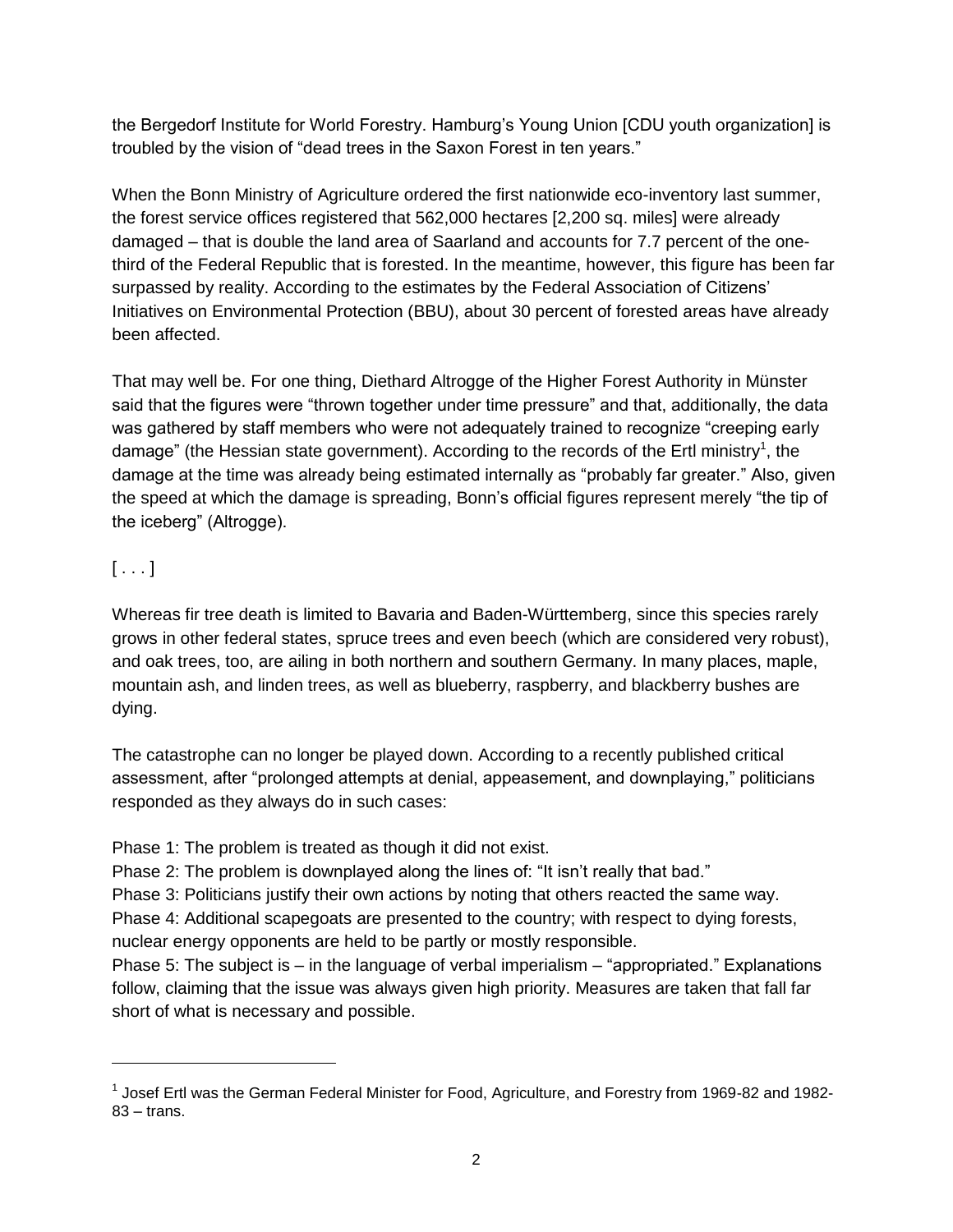Those responsible for environmental affairs have meanwhile moved from Phase 2 to Phase 3, 4, or 5, depending on the federal state.

Bavaria's minister of agriculture Hans Eisenmann, who, in 1981, had accused critical forestry experts of sowing panic in order to receive state funding for research projects, explained at a hearing last week that spruce trees in Bavaria have been damaged "to a heretofore unfathomable extent." Eisenmann: "Symptoms have spread throughout most of the state…."

 $[\ldots]$ 

BUND also warns that if developments are not stopped, then all of Germany will be facing "deforestation and thus desertification and karstification." For Germans who strolled in supposedly healthy forests last summer, this is certainly difficult to imagine.

In rural areas, journalists sometimes still dismiss "the horror scenario of the terrifying acid steppe" as "sheer nonsense" (*Jesteburg-Hanstedter Zeitung* in Lower Saxony). The early stages of forest dieback cannot be perceived by laypeople, and the catastrophe does not become a political issue until, after a years-long incubation period, the damage is irreparable. This adds to the treachery and tragedy of a new form of environmental threat.

"In the 1960s," says Social Democrat [Freimut] Duve, "we were concerned with environmental *pollution*, such as the garbage in the forests that you could see and deal with." But now politicians are increasingly confronted with cases of hidden environmental *contamination*, and it is overwhelming them.

The toxins affecting forests throughout central Europe are invisible; in many places, they have caused the level of acidity in rain to increase a hundredfold within twenty years. Toxins released from the burning of fossil fuels in power plants and cars can even contaminate areas far from industry, especially when super-high chimneys transport them into zones of constant wind.

Presently, there are 186 substances that are suspected of causing forest dieback, including fluoride, nitrogen oxide, heavy metals, hydrochloric acid, and especially sulfur dioxide  $(SO<sub>2</sub>)$ . Every year, 3.5 million tons of  $SO<sub>2</sub>$  (the main toxin in quantitative terms) rises from West German chimneys; this is enough to fill 130,000 freight cars and translates into nearly 50 kilograms per resident. The highest  $SO<sub>2</sub>$  concentrations are measured northeast of industrial centers, corresponding to the main direction of the wind.

The first phase of damage that toxic rain – sometimes as acidic as vinegar – causes to roots and foliage can only be seen under a microscope. Metals such as aluminum that are released into the acidified forest floor drive out necessary bacteria and damage the fine root system that supports and nourishes the tree. At the same time, (dry or wet) acid rain attacks trees' leaves or needles and disrupts the process of photosynthesis, whereby plants convert light, water, and carbon dioxide into sugar and oxygen.